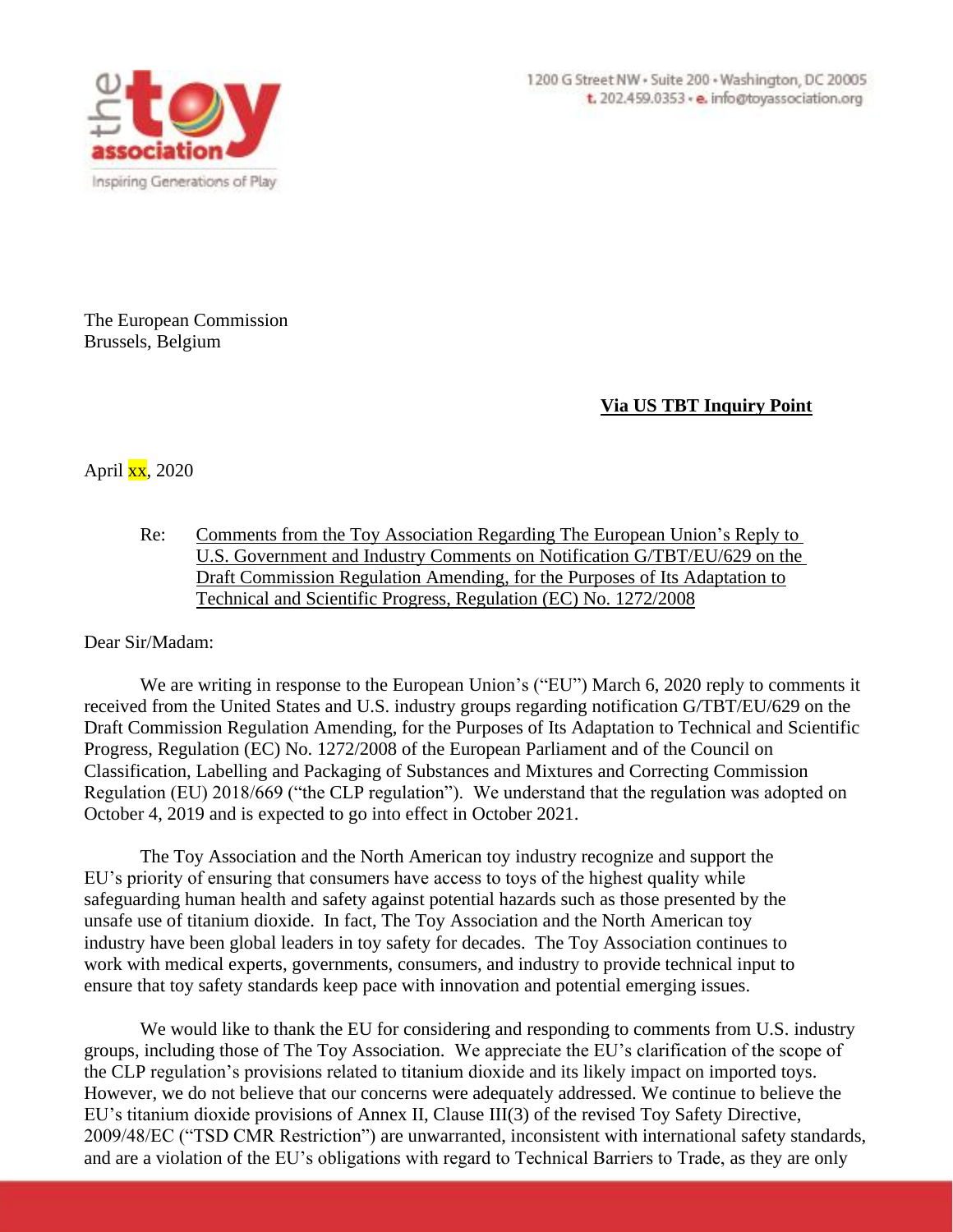tenuously related to product safety and more stringent than required to accomplish their intended purpose. The provisions will also create unnecessary and costly trade and market interruptions, as discussed below.

We appreciate that the EU has clarified that classification as a category 2 carcinogen under the European Commission's Toy Safety Directive does not prohibit the use of titanium dioxide in toys under certain conditions, in particular, in concentrations equal to or smaller than 1%, or if they are inaccessible to children in any form, including through inhalation, when the toy is used as intended or in a foreseeable way, bearing in mind the behavior of children, or if their use, following an evaluation by the relevant Scientific Committee, is found to be safe, in particular in view of exposure, and is permitted by a Commission Decision. However, the TSD CMR Restriction would apply this content limit to liquid and solid mixtures where no potential for inhalation exists. We therefore urge a derogation from this limit for such toys.

We further recognize that even if a derogation is issued, the CLP regulation requires certain packaging and labeling warnings on toys with titanium dioxide in powder form containing 1% or more of respirable particles (with aerodynamic diameter equal to or smaller than 10 μm) and or with mixtures in powder form containing 1% or more of titanium dioxide that is in the form of or incorporated in particles with aerodynamic diameter  $\leq 10$  μm. We also understand that liquid mixtures (e.g. play cosmetics such as viscous makeup) as well as solid mixtures, presumably such as in clay and slime, will require a mandatory warning label although they are not subject to classification. This will of course concern and confuse consumers and negatively impact retail sales, because of and despite the lack of any risk of inhalation.

While we recognize that it is possible that some uses of titanium dioxide could present a risk to health, such as in the case of respirable small particles, the potential risk of titanium dioxide in toys is exceedingly remote, and we believe the restrictions on toys are an unintended consequence of what may well be an appropriate action for such consumer products. This inert mineral has widespread safe uses, including in paints, coatings, printing inks, plastics, cosmetics, food-and feedstuffs, textiles, rubber and pharmaceuticals. In toy manufacturing, titanium dioxide is typically used in plastics, rubber, paints, clays, slimes, and coatings. There is no reasonable risk of inhalation with such uses, and there is no sound scientific basis to regard the use of titanium dioxide as hazardous in such applications. For this reason, we continue to believe that the Toy Safety Directive's regulation of titanium dioxide as a category 2 carcinogen when used as in the toy industry does not advance consumer health or safety. As such, the Toy Safety Directive's inclusion of titanium dioxide as a category 2 carcinogen remains more stringent than necessary to accomplish its intended purpose, which we reiterate is a violation of the EU's WTO obligations regarding Technical Barriers to Trade.

Furthermore, the CLP regulation's requirement that toys containing more than 1% titanium dioxide product labeling include safety warnings is unnecessary and out of proportion to any potential risk posed by the substance. Titanium dioxide as used in toy manufacture is generally used in viscous liquid or solid forms and is not respirable in such forms. The requirement to label toys with a warning of potential carcinogenicity would not enhance public safety because titanium dioxide cannot be inhaled when used in paints, clays, or as otherwise used in the toy industry and thus the potential risks of inhalation in such uses (certainly not to the point of lung overload, the EU's postulated mechanism of action to initiate carcinogenicity) are exceedingly remote. The use of warning labels in a case when there is minimal, if any, foreseeable risk can have the effect of diminishing the effectiveness of product label warnings in general, diverting from serious and significant risks.